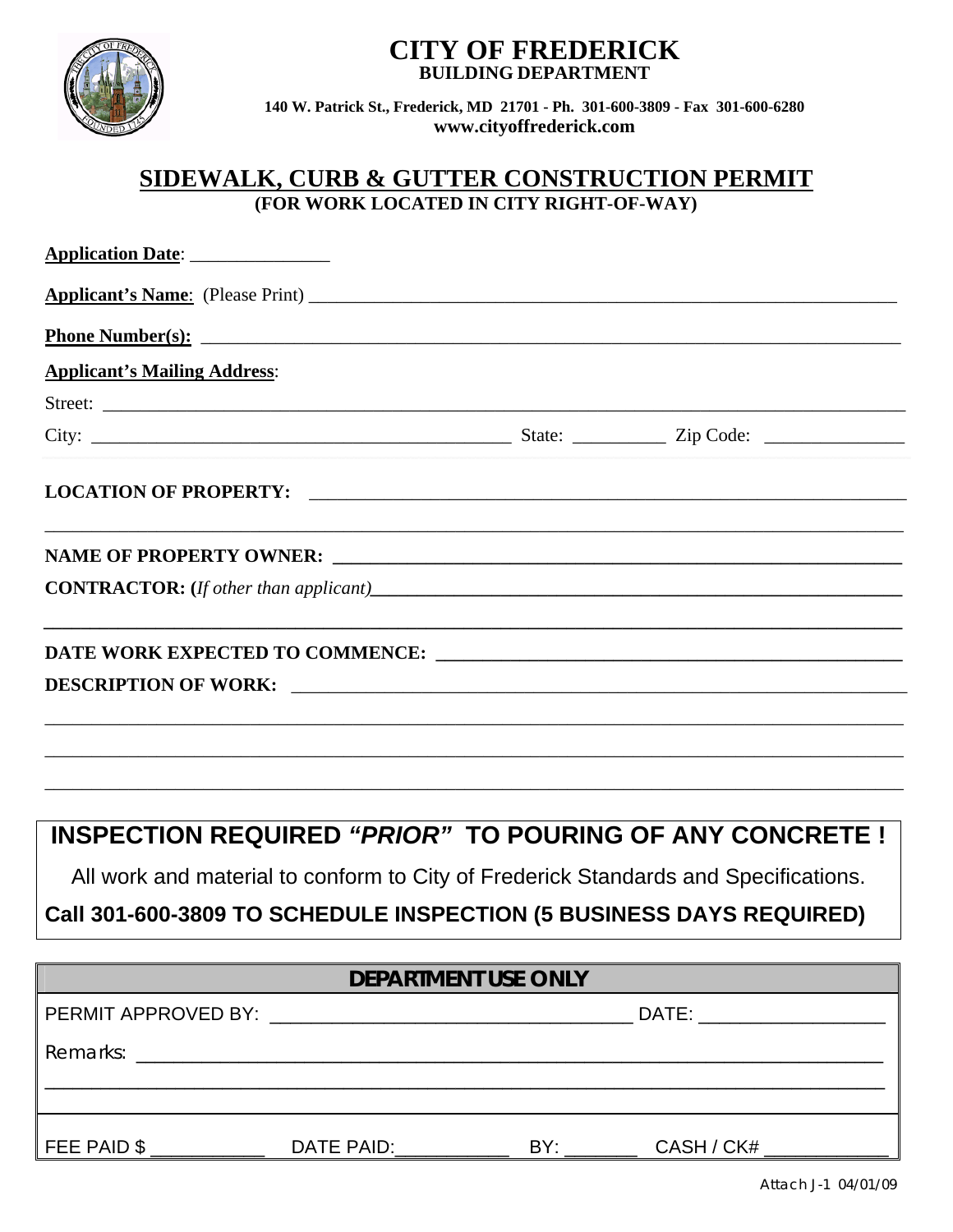

## SIDEWALK REPAIR GUIDEI

 FOR THE PURPOSE OF ENFORCING FREDERICK CITY CODE ARTICLE II, SIDEWALKS, SECT 22-24 "Repair by Property Owners and Occupiers"

- Enforcement shall be undertaken on a complaint basis only and applies to those improvements only within public rights-of-way.
- Within approximately five (5) days of receiving a complaint, an inspector will visit the property which is the subject of the complaint to determine the condition. In general, the inspector shall determine sidewalk with a variance of 1/2 inch or more to be in violation and shall cause it to be replaced, repaired or re-laid. The inspector shall use his best judgment in determining other conditions that may require repair or replacement. The inspector can also determine any other sidewalks to be in violation, as well, and cause those, too, to be replaced, repaired or re-laid.
- If the sidewalk is found to be in need of repair, the inspector will forward a "Notice to" Repair" to the property owner. Notices will be sent by certified mail/return receipt requested or some other means providing notification of receipt.
- The inspector will mark the areas to be corrected and generate an estimate based on the City's annual contract price (see attached form). The estimate will be forwarded to the property owner along with the Notice to Repair. The property owner is responsible for all costs associated with the repair or replacement work. (Exception: If the repair or replacement work is the result of damage caused by a City-owned street tree, then the City will pay 50% of the cost of repairs if the work is performed by the City's Contractor).
- The property owner shall be given the choice of performing the work or causing the work to be performed or authorizing the City to perform such work by the City's contractor (through an owner's written agreement with the City - see attached form). In any case, the work should be completed within sixty (60) calendar days of receipt of the original Notice to Repair.
- If the property owner has not responded within approximately forty-five (45) days of receipt of the Notice to Repair, the inspector will send a second notice by regular mail to the property owner again stating that the work must be completed within the specified time-frame.
- If the property owner does not perform work or cause such work to be performed or authorize the City to perform such work within sixty (60) calendar days of receipt of the original Notice to Repair, the City will cause such work to be performed, charge the costs to the property owner and assess any appropriate penalties.
- Payment plans may be available if requested by the property owner. All payment plan requests shall be forwarded to the Finance Department. The Finance Department will coordinate all payment plans with the Department of Legal Services.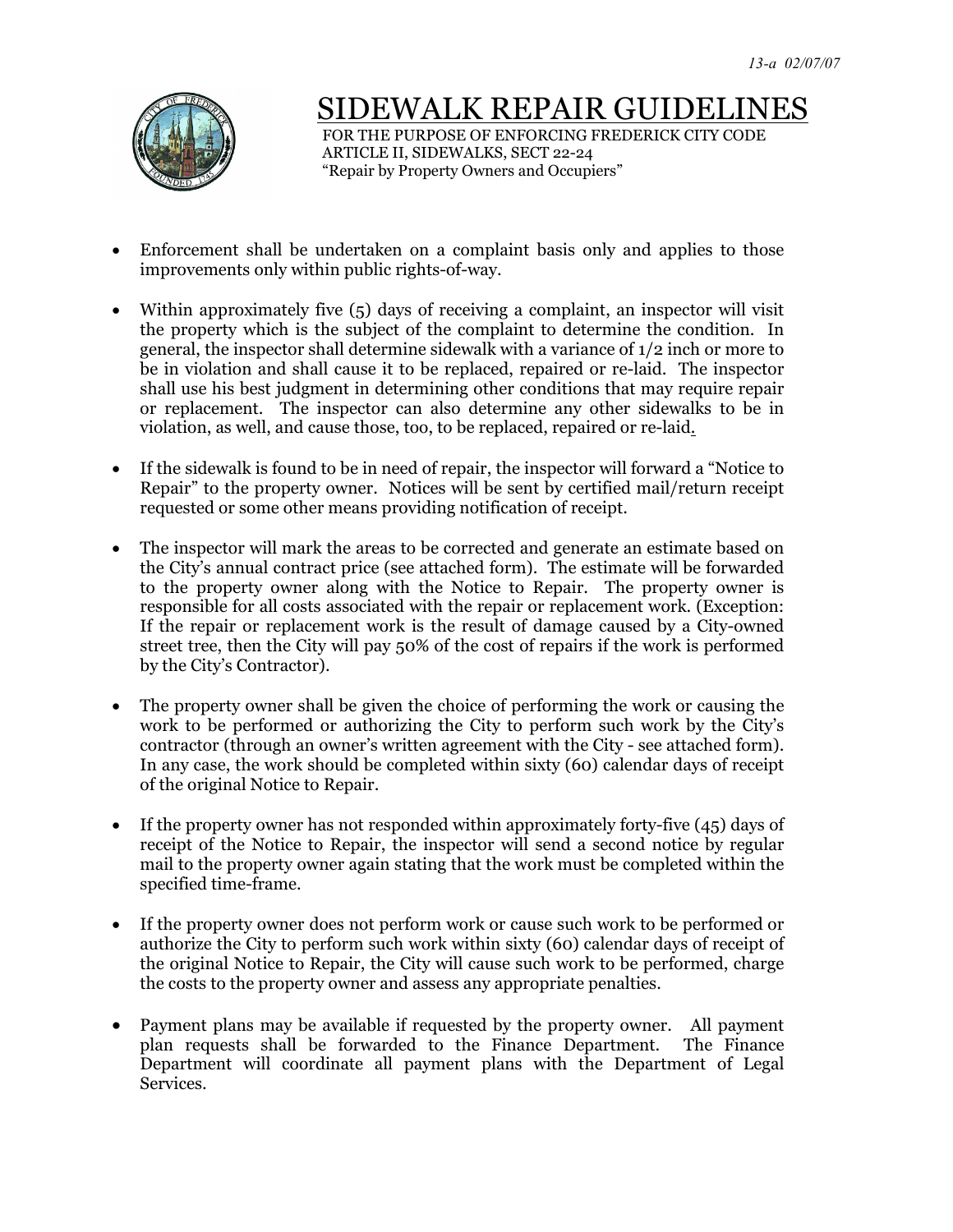- If damage is caused by a City-owned street tree, the inspector will coordinate with DPW regarding the disposition of the tree and the sidewalk. Maryland Department of Natural Resources guidelines will be followed and their input will be solicited, if necessary.
- If certain conditions prevail that, in the opinion of the inspector, make immediate repairs not feasible, temporary measures will be allowed until such time as permanent measures can be performed.

RESOLUTION NO: 01-35

ADOPTED AND APPROVED BY MAYOR & BOARD the 20th day of December, 2001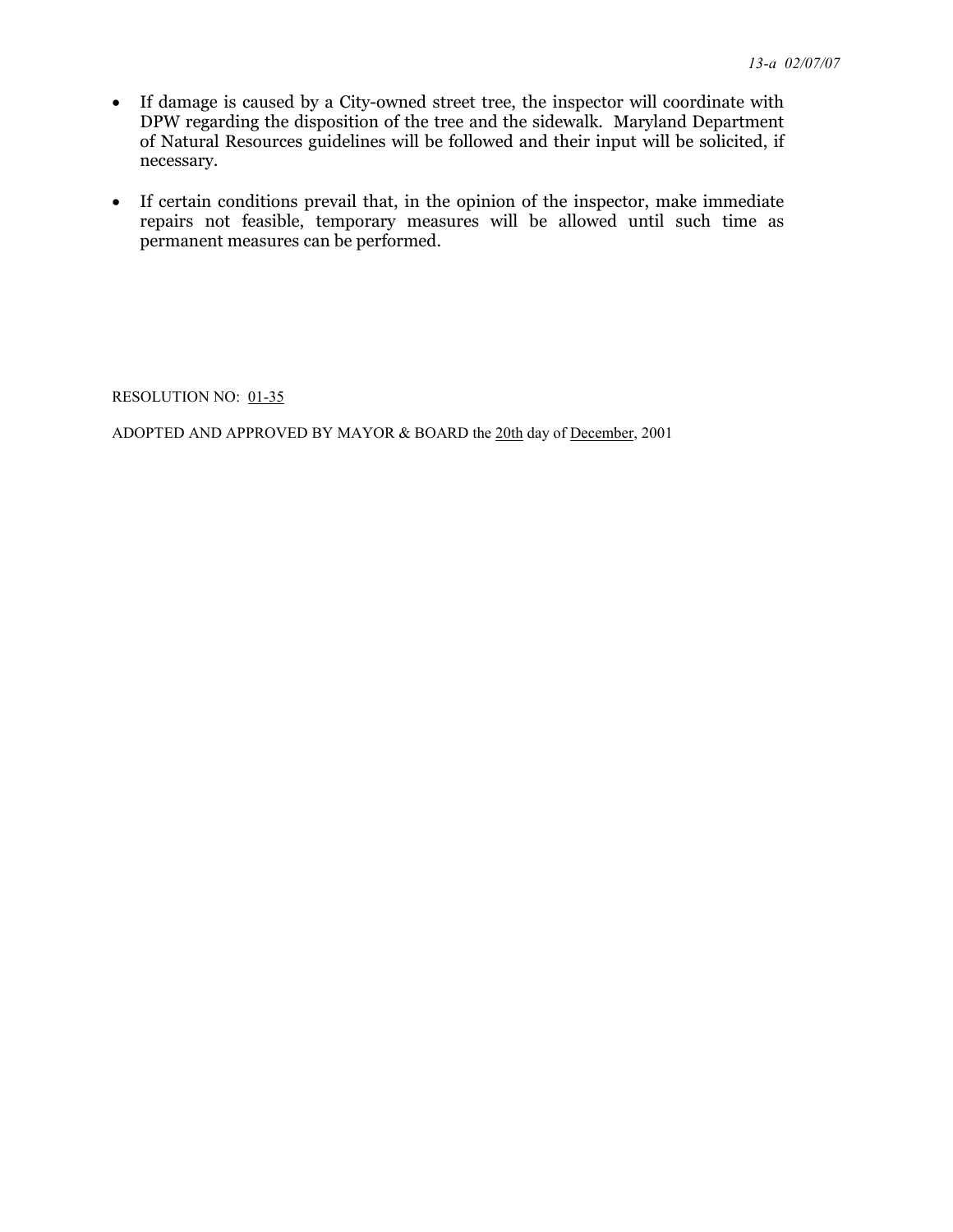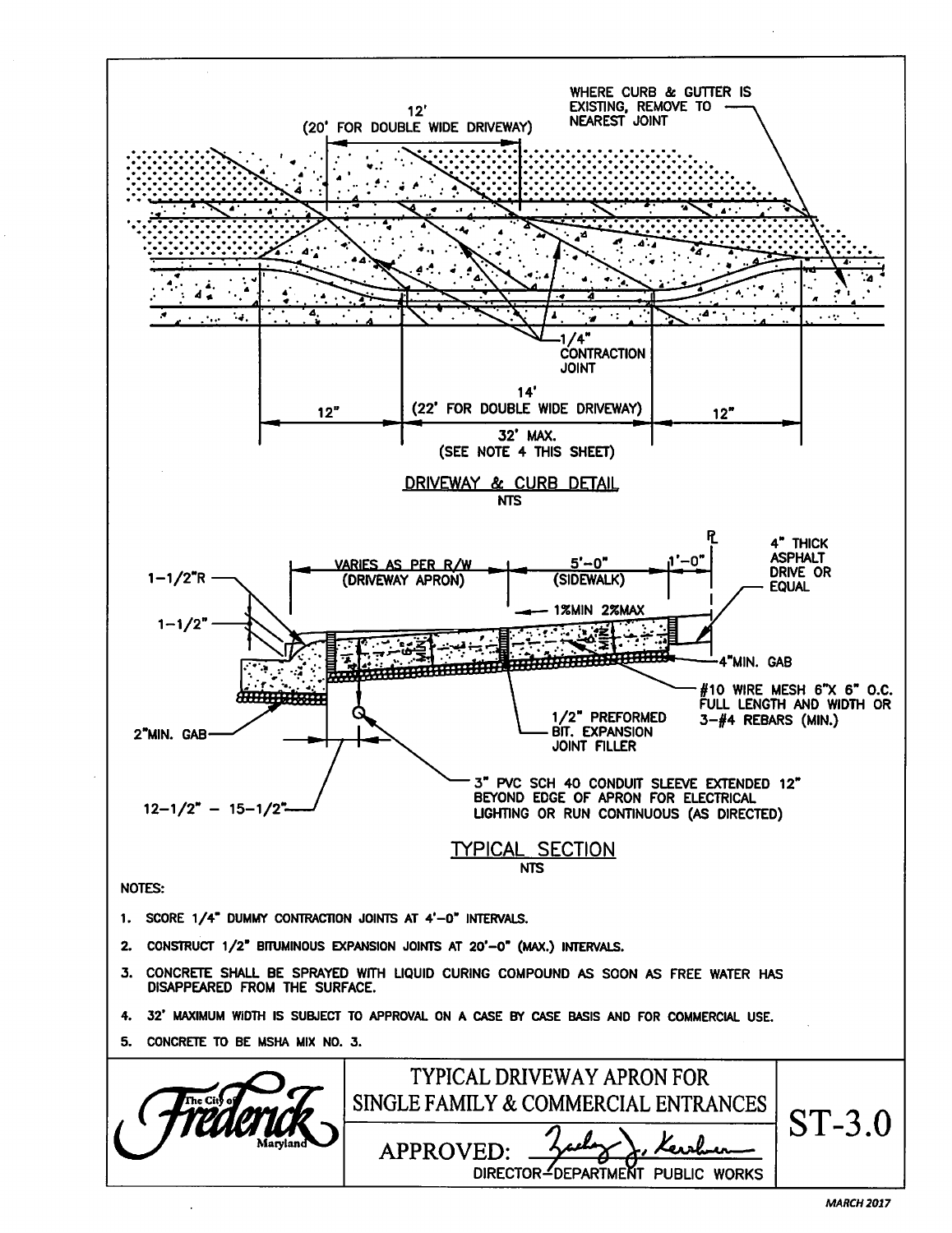